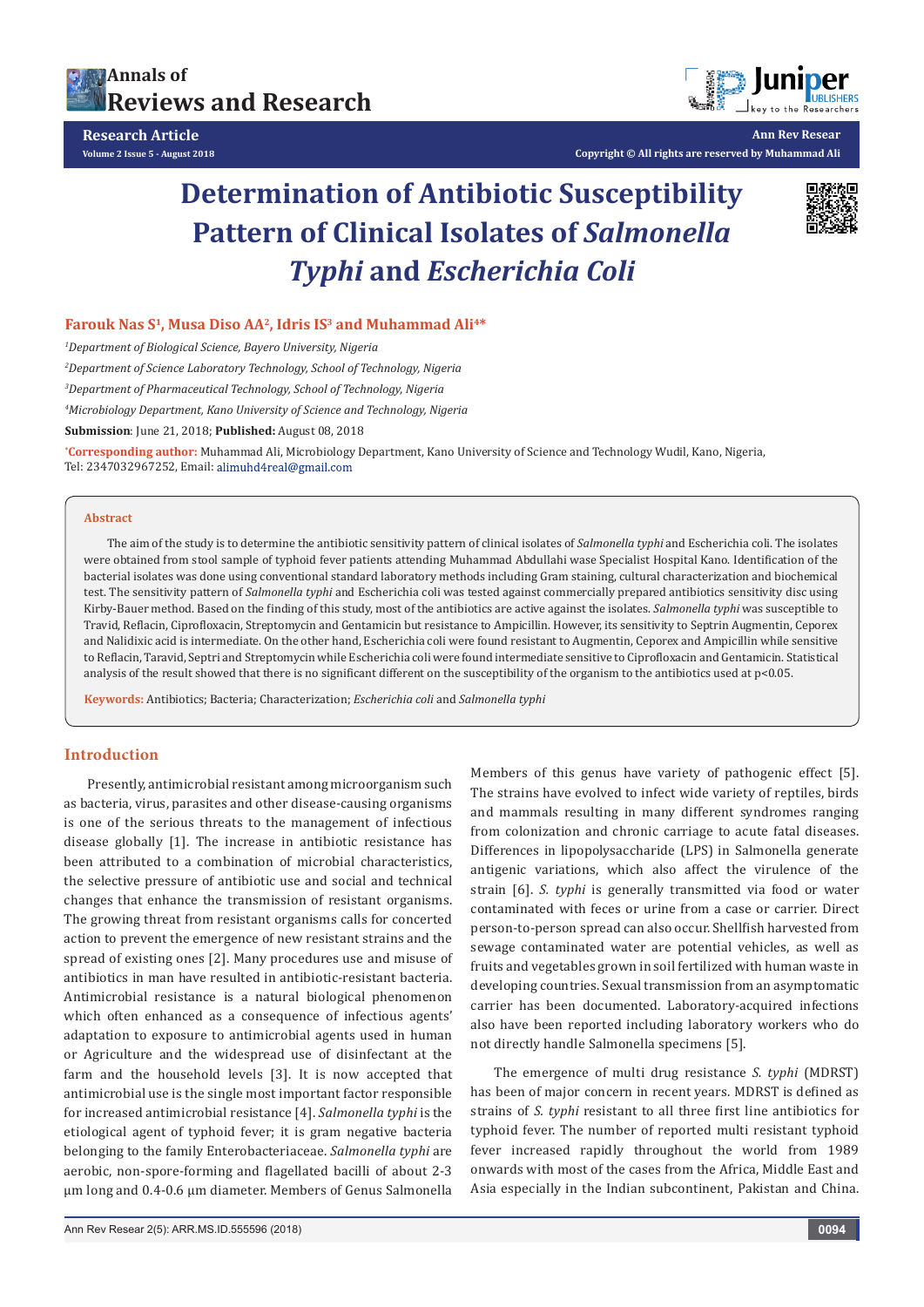Resistance to these agents is associated with the plasmid present in the bacteria [7]. *Escherichia coli* are the most commonly encountered member of the family Enterobacteriaceae in the normal colonic flora and the most common cause of opportunistic infections [8]. All members of the family Enterobacteriaceae are facultative, all ferment glucose and reduce nitrates to nitrites and all are oxidase negative [9]. *Escherichia coli* typically colonize the gastrointestinal tract of human infants within a few hours after birth. Usually, *E. coli* and its human host coexist in good health and with mutual benefit for decades. These commensal *E. coli* strains rarely cause disease except in immune compromised hosts or where the normal gastrointestinal barriers are breached as in peritonitis, for example. The niche of commensal *E. coli* is the mucous layer of the mammalian colon. The bacterium is a highly successful competitor at this crowded site, comprising the most abundant facultative anaerobe of the human intestinal micro flora. Despite the enormous body of literature on the genetics and physiology of this species, the mechanisms whereby *E. coli* assures this auspicious symbiosis in the colon are poorly characterized. One interesting hypothesis suggests that *E. coli* might exploit its ability to utilize gluconate in the colon more efficiently than other resident species, thereby allowing it to occupy a highly specific metabolic niche. The aim of the study is to determine the antibiotic sensitivity pattern of clinical isolate of *salmonella typhi* and *Escherichia coli* from stool sample of patients attending Muhammad Abdullahi waste Specialist Hospital, Kano State.

#### **Materials and Methods**

#### **Ethical Approval**

The study was conducted following ethical approval obtained from the Health Services Management Board, Kano State based on the consent of Ethical Committee of Muhammad Abdullahi waste Specialist Hospital Kano State.

#### **Test Isolates**

Clinical isolate of *Salmonella typhi* and *Escherichia coli* were used in this study. The isolates were obtained from Microbiology laboratory of Abdullahi waste Specialist, Kano. The bacteria were isolated from stool sample of typhoid fever patient attending the Hospital.

#### **Isolation and Identification of Isolates**

The clinical stool swab samples from infected patients were inoculated onto Nutrient agar (Life save Biotech, USA) and MacConkey agar (Life save Biotech, USA) plates and incubated aerobically at 370 C for 24 hours. After incubation bacterial growth was observed for colony appearance and morphology. Each colony was re-inoculated into freshly prepared agar plates until a pure colony was obtained. For identification, each pure colony was Gram stained and subjected to further biochemical tests Chessbrough [10]. Results were interpreted according to the guidelines of the Clinical and Laboratory Standards Institute [11].

#### **Gram Staining**

A drop of normal saline was placed on a well labeled clean grease-free glass slide using a sterile inoculating loop; a colony of an overnight culture of the bacterial isolate was emulsified with the normal saline to make a thin smear. The smear was air dried and then heat fixed. The slide was flooded with crystal violet (primary stain) for 30 seconds after which the stain was rinsed from the slide with water. The smear was flooded with Lugol's iodine (mordant) to fix the primary stain. The iodine was rinsed with water after 60 seconds. The slide was then flooded with a decolorizer (acetone) and rinsed off almost immediately. The counter stain; safranin was added and left for 30 seconds before being rinsed off. The stained smear was air dried, and then observed under the microscope using X100 oil immersion objective lens of the microscope Sherman [12].

#### **Biochemical Characterization**

The isolates were also characterized by biochemical tests viz. IMViC reactions i.e. Indole test, Methyl Red test, Vogues Proskauer test catalase test, oxidase test and Citrate utilization test, as well as Lactose and Mannitol fermentation reaction test by standard method given by Sherman & Holt [12,13].

#### **Indole test**

Tryptophan broth was inoculated with an isolate of the test organism and incubated at 370C for 24 hours. About 0.5 ml of Kovack's reagents was added to the broth culture [10].

#### **Methyl red test**

MR-VP broth was inoculated with an isolate of the test organism using sterile inoculating loop and incubated at 370C for 24 hours. About 5 drops of Methyl-red reagent was added to the broth culture [10].

### **Voges Proskauer**

MR-VP broth was inoculated with an isolate of the test organism using sterile inoculating loop and incubated at 370C for 24 hours. Six millilitres (6ml) of 5% alpha naphthol was added followed by 0.2 ml of KOH. The tube was shaken gently and remained undisturbed for 5min [10].

## **Citrate utilization test**

Simmons's citrate agar was streaked back and forth with inoculums of the test organism and incubated aerobically at 370C for 24 hours [10].

#### **Catalase test**

Few colonies of the test organisms were emulsified in distilled water on a clean slide. 1-2 drops of 3% H2O2 were added and cover with cover slip [13].

#### **Nitrate reduction test**

Nitrate broth was inoculated with an isolate of the test organism using sterile inoculating loop and incubated at 370C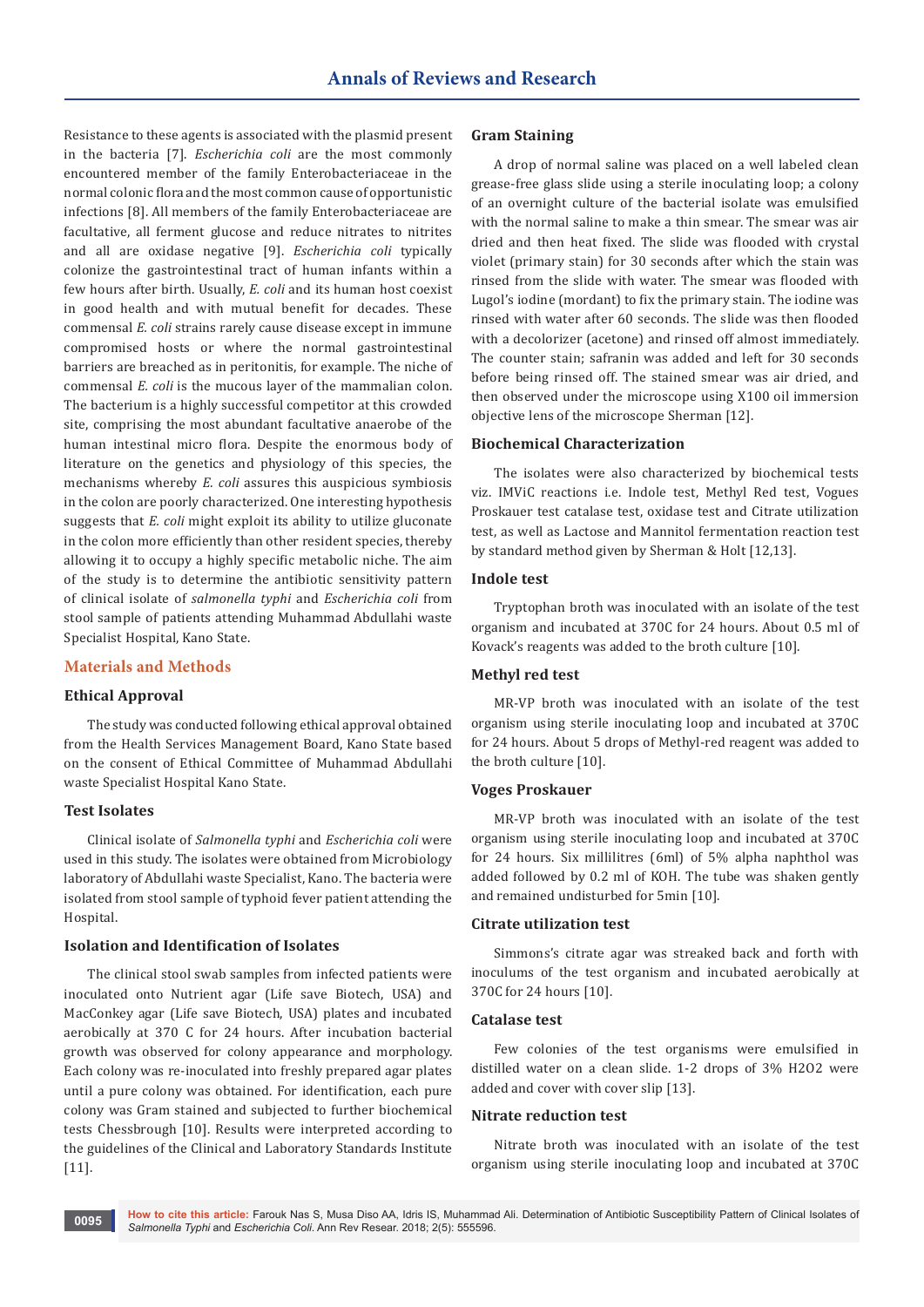for 24 hours. A dropper full of sulfonic acid and that of  $\alpha$ naphthylamine were added to the broth [13].

#### **Motility test**

A semi solid medium in a test tube was inoculated with an isolate of the test organism using straight sterile wire and making a single stab at the center of the test tube. The test tube was incubated at 370C and examined the stab line at various intervals to determine motility [13].

#### **Antibiotic Sensitivity Test**

The bacteria isolates (*Salmonella typhi* and *Escherichia coli*) were subjected to antibiotic susceptibility testing using the agar disc diffusion method as described by Bauer, et al. [14] Mueller Hilton agar (MHA) plates were inoculated with overnight culture of each isolate by streak plating method. The standard antibiotic sensitivity discs were then aseptically placed at equidistance on the plates and allowed to stand for 1 hour. The plates were then incubated at 37°C for 24 hours. Sensitivity pattern of the isolates to Augmentin (30 μg/disc), Taravid (10 μg/disc), Streptomycin (30 μg/disc), Ampicillin (30 μg/disc), Gentamicin (20 μg/disc), Reflacin (10 μg/disc), Ceporex (30 μg/disc), Nalixidic acid (20 μg/disc), Ciprofloxacin (10 μg/disc) and Septrin (30 μg/disc), produced by Abtek pharmaceutical limited, were determined. Isolates were divided into three groups based on the zone of inhibition produced by the antibiotic disc; susceptible, intermediately susceptible and resistant according to the Clinical and Laboratory Standards Institute (CLSI) guideline; Performance Standards for Antimicrobial Susceptibility Testing [11]. The experiment was conducted in triplicate and the average value was calculated.

#### **Statistical Analysis**

The data of average zone of inhibition produced by the isolates against the antibiotics used was analyzed using paired T-test. Significance level for the differences was set at  $p<0.05$ .

#### **Result**

# **Cultural and Biochemical Characteristics of the Isolates**

The cultural and morphological characteristics of the isolates are presented in Table 1. The result shows that *E. coli* was found to be Gram negative rod with White glistering and moist growth appearance on Nutrient agar plate and pinkish non-mucoid colony in MacConkey agar plate while *S. typhi* was found to be Gram negative rod which produce colorless colony on Nutrient and MacConkey agar plates. The isolates were characterized based on indole, methyl-red, Vougues Proskeaur, citrate utilization, catalase and motility tests. Nitrate reduction test, lactose and mannitol fermentation were also conducted.

**Table 1:** Cultural and Biochemical characteristics of the recovered isolates.

| S/N            | <b>Test</b>              | Escherichia coli                    | Salmonella typhi         |
|----------------|--------------------------|-------------------------------------|--------------------------|
| $\mathbf{1}$   | Gram staining            | Gram negative                       | Gram negative            |
| $\overline{2}$ | Shape                    | Rod                                 | Rod                      |
| 3              | Cultural appearance      | White glistering and moist growth   | Produce colorless colony |
| $\overline{4}$ | MacConkey growth         | Produce pinkish nonmucoid<br>colony | Produce colorless colony |
| 5              | Indole test              | $\ddot{}$                           |                          |
| 6              | Methyl-red test          | $\ddot{}$                           | $\ddot{}$                |
| $\overline{7}$ | Voges Proskauer test     |                                     | $\overline{\phantom{a}}$ |
| 8              | Citrate utilization test |                                     | $^{+}$                   |
| 9              | Motility test            | $\overline{\phantom{0}}$            |                          |
| 10             | Catalase test            | $^{+}$                              | $+$                      |
| 11             | Nitrate reduction test   | $\ddot{}$                           | $\ddot{}$                |
| 12             | Lactose fermentation     | $+$                                 |                          |
| 13             | Mannitol fermentation    | $\ddot{}$                           | $\ddot{}$                |

#### **Antibiotic Sensitivity Test**

The zone of inhibition of antibiotic sensitivity disc against

*Salmonella typhi* and *Escherichia coli* isolates is presented in Table 2. Most of the antibiotics are active against the isolates with zone of inhibition greater than 18 mm.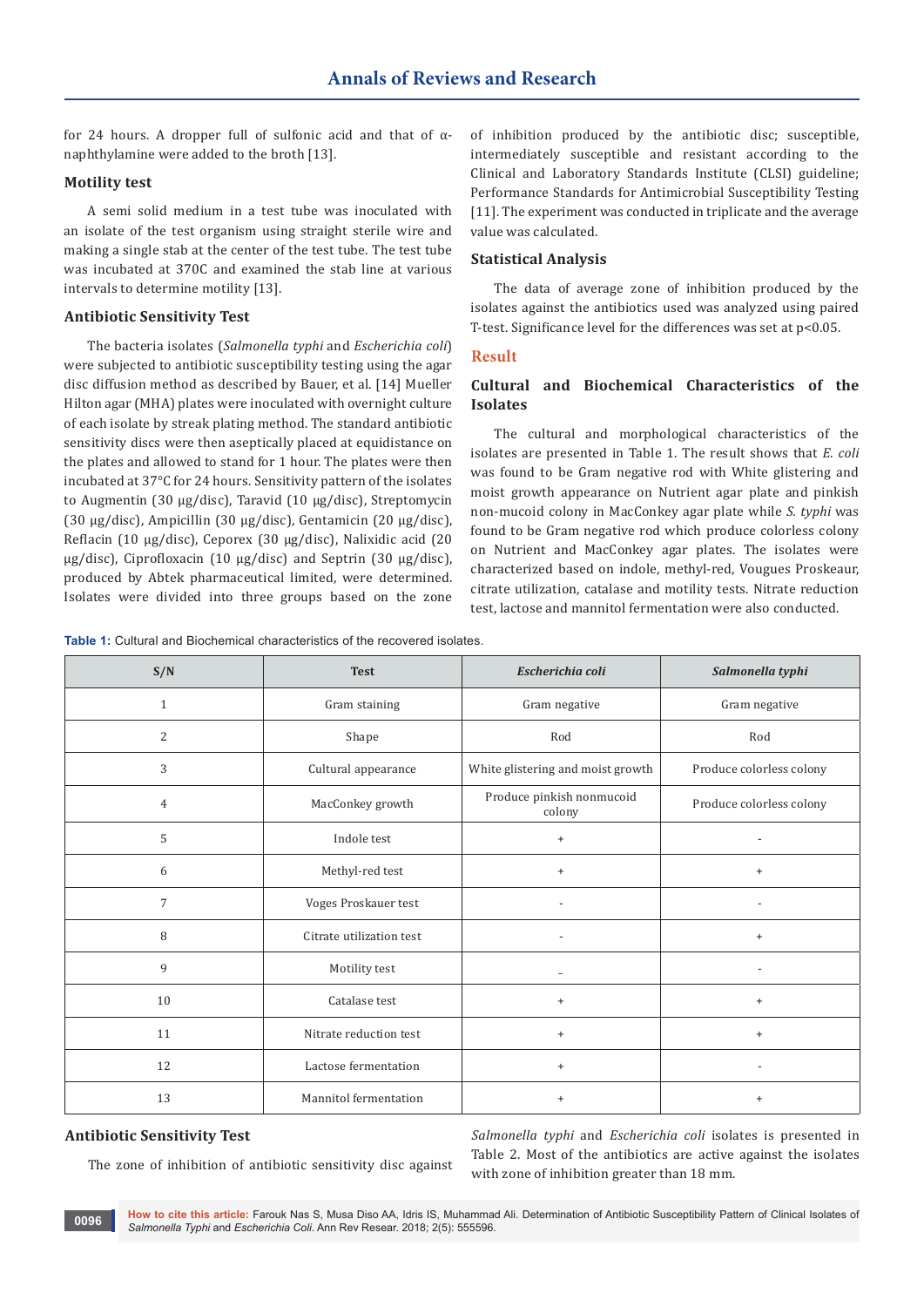# **Annals of Reviews and Research**

| S/N | <b>Antibiotics</b> | Salmonella typhi | Escherichia coli |
|-----|--------------------|------------------|------------------|
|     | Taravid            | 21±1.6mm         | 22±1.9mm         |
| 2   | Reflacin           | $23 \pm 2.3$ mm  | 21±1.3mm         |
| 3   | Ciprofloxacin      | $23 \pm 1.2$ mm  | 15±1.8mm         |
| 4   | Septrin            | 16±2.5mm         | $21\pm2.1$ mm    |
| 5   | Augmentin          | $14\pm1.5$ mm    | $10\pm0.0$ mm    |
| 6   | Gentamicin         | 21±1.8mm         | 16±1.5mm         |
|     | Streptomycin       | $23 \pm 2.1$ mm  | 23±1.6mm         |
| 8   | Ceporex            | $15\pm0.8$ mm    | $10\pm0.0$ mm    |
| 9   | Nalidixic acid     | 13±1.1mm         | 10±0.5mm         |
| 10  | Ampicillin         | $10\pm0.0$ mm    | $10\pm0.0$ mm    |

**Table 2:** Average zones of inhibition of antibiotics against *Salmonella typhi* and *Escherichia coli*.

#### **Susceptibility and Resistivity Status of the Isolates**

The sensitivity pattern of the isolates against the antibiotics used is presented in Table 3. Isolates were divided into three groups based on the zone of inhibition produced by the antibiotic disc; Susceptible S (above 18mm), intermediately susceptible I (11-17mm) and Resistant R (below 11mm).

| Table 3: Susceptibility and Resistivity pattern of the Isolates against some antibiotics. |  |  |  |  |
|-------------------------------------------------------------------------------------------|--|--|--|--|
|-------------------------------------------------------------------------------------------|--|--|--|--|

| S/N          | <b>Antibiotics</b> | Salmonella typhi | Escherichia coli |
|--------------|--------------------|------------------|------------------|
|              | Taravid            |                  |                  |
|              | Reflacin           |                  |                  |
| 3            | Ciprofloxacin      |                  |                  |
| 4            | Septrin            |                  |                  |
|              | Augmentin          |                  | R                |
| <sub>b</sub> | Gentamicin         |                  |                  |
|              | Streptomycin       |                  |                  |
| 8            | Ceporex            |                  | R                |
| 9            | Nalidixic acid     |                  | R                |
| 10           | Ampicillin         | R                | R                |

#### **Discussion**

Antimicrobial resistance has increased rapidly in the recent years in both developing and developed countries and it has rapidly becomes a leading health concern [15]. In the presence study, sensitivity pattern of *Salmonella typhi* and *Escherichia coli* was tested against commercially prepared antibiotics. Based on the finding of this study, most of the antibiotics are active against the isolates. *Salmonella typhi* was susceptible to Travid, Reflacin, Ciprofloxacin, Streptomycin and Gentamicin but resistance to Ampicillin. However, its sensitivity to Septrin Augmentin, Ceporex and Nalidixic acid is intermediate. The result of this study was in conformity with that of Shehu, et al who found *Salmonella typhi* susceptible Ciprofloxacin, Erythromycin, Gentamicin and Streptomycin but resistant to Rifampicin and Ampicillin [16]. In another work, all the *Salmonella typhi* isolates were less sensitive to ciprofloxacin but no resistance was seen, whereas 76% of the same isolates showed resistant to nalidixic acid. In this work, it was shown that nalidixic acid resistant isolates had decreased susceptibility to ciprofloxacin [17]. Similar work was carried out by John, et al. [18] which reveals same pattern of result as in the above. Changing trends of antibiogram of *S. typhi* and *S.* 

*paratyphi* A says that 67% of *S. typhi* in the study were sensitive to chloramphenicol and the sensitivity of *S. typhi* isolates to cephalosporin was found to have increased from 2001-2004 [19]. Resistance to amoxicillin, chloramphenicol, ampicillin and cotrimoxazole were significantly high in a study conducted in most part of the world [20]. Plasmid mediated multi-drug resistance to ampicillin, chloramphenicol and cotrimoxazole has been described in various parts of Asia [21].

On the other hand, *Escherichia coli* were found resistant to Augmentin, Ceporex and Ampicillin while sensitive to Reflacin, Taravid, Septri and Streptomycin. According to the present study, *Escherichia coli* were found intermediate sensitive to Ciprofloxacin and Gentamicin. The result of this study supported the result of a study conducted by Dessalegn et al. [22]. They found that *E. coli* were resistant to ampicillin (100%) but susceptible to ciprofloxacin. Within the community, *Escherichia coli* strains are commonly susceptible to all agents active against the Enterobacteriaceae. However, because of the frequent occurrence of R plasmids, strains acquired in hospitals may be resistant to any combination of potentially effective antibiotics and therapy must therefore guided by susceptibility testing [8].